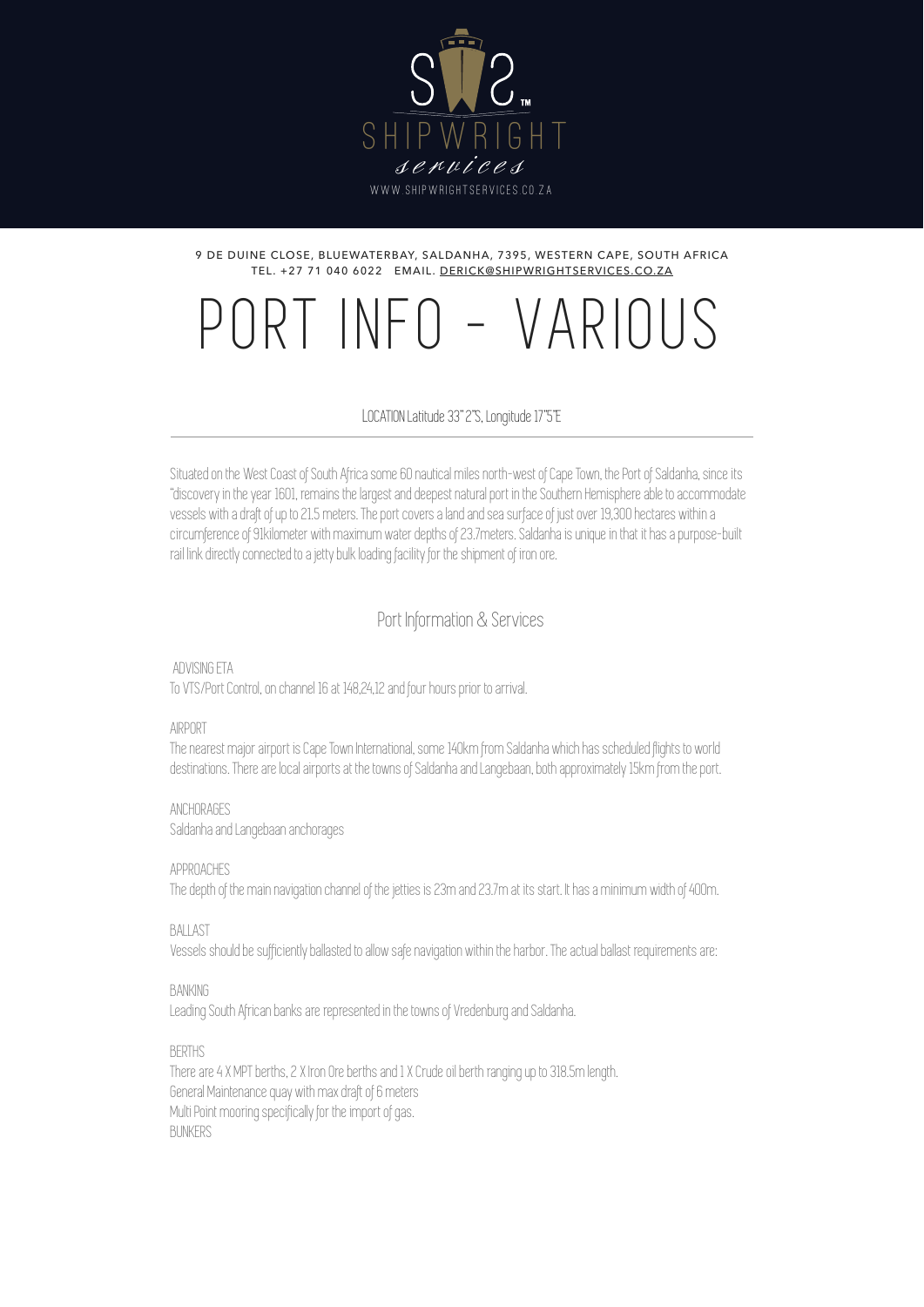No pipelines delivered bunkers are available. Gas, oil and diesel, supplied from Cape Town, is available at the ore berths but must be ordered in advance through the ship's agent. The Government and Sea Harvest quays have private bunker lines

## CARGO HANDLING

The oil terminal is equipped with three 16" connection Chicksan hydraulic arms, the Iron Ore jetty operates a semiautomated bulk handling facility fed by conveyor and the three multi-purpose berths have no wharf cranes, backed by a range of trucks and ships..

## CONSULAR

All leading maritime nations are represented.

## RADAR SURVEILLANCE

Saldanha Bay operates a sophisticated VTS System perfected by Marine Data Systems and AIS System (Automated Vessel Identification System).

## SALVAGE AND RESCUE

Port Control is the rescue co-ordination centre (RCC) from Dassen Island to the Orange River Mouth.

#### SEAMANS ASSOCIATIONS

The Biblia International Mission and the Anglican mission to Seaman both have facilities in the town of Saldanha offering leisure facilities.

#### SHIP REPAIR

Local facilities, including a slipway, are geared to the requirements of fishing vessels. The closest facilities for large vessels are situated in the Port of Cape Town.

## **STORAGE**

Dry bulk and general cargo storage facilities are available at the port.

## DEPTH

The quay channels on each side of the ore and oil jetties are dredged to a depth of 23.0m and there is a 580m diameter turning basin to the west of the jetties which is dredged to a depth of 23.2m

## DIVERS

There is a full service available through private diving companies, employing experienced operatives who are able to undertake work on commercial vessels in the port. No underwater cleaning is allowed.

## DOCKING

Vessels of more than 14m draught are handled in daylight only. Vessels of MPTV/L may be docked port-side, larger vessels are docked bow-to-sea. A telephone is compulsory for tankers and is placed on board after docking.

## **EMERGENCIES**

In case of emergency call Port Control Channel 12 and phone +27 22 703 5310.

#### FISHING INDUSTRY

Fishing operates at Saldanha are based at the Sea Harvest Quay and Government Jetty. The Sea Harvest Company receives catches for freezing, storage and export.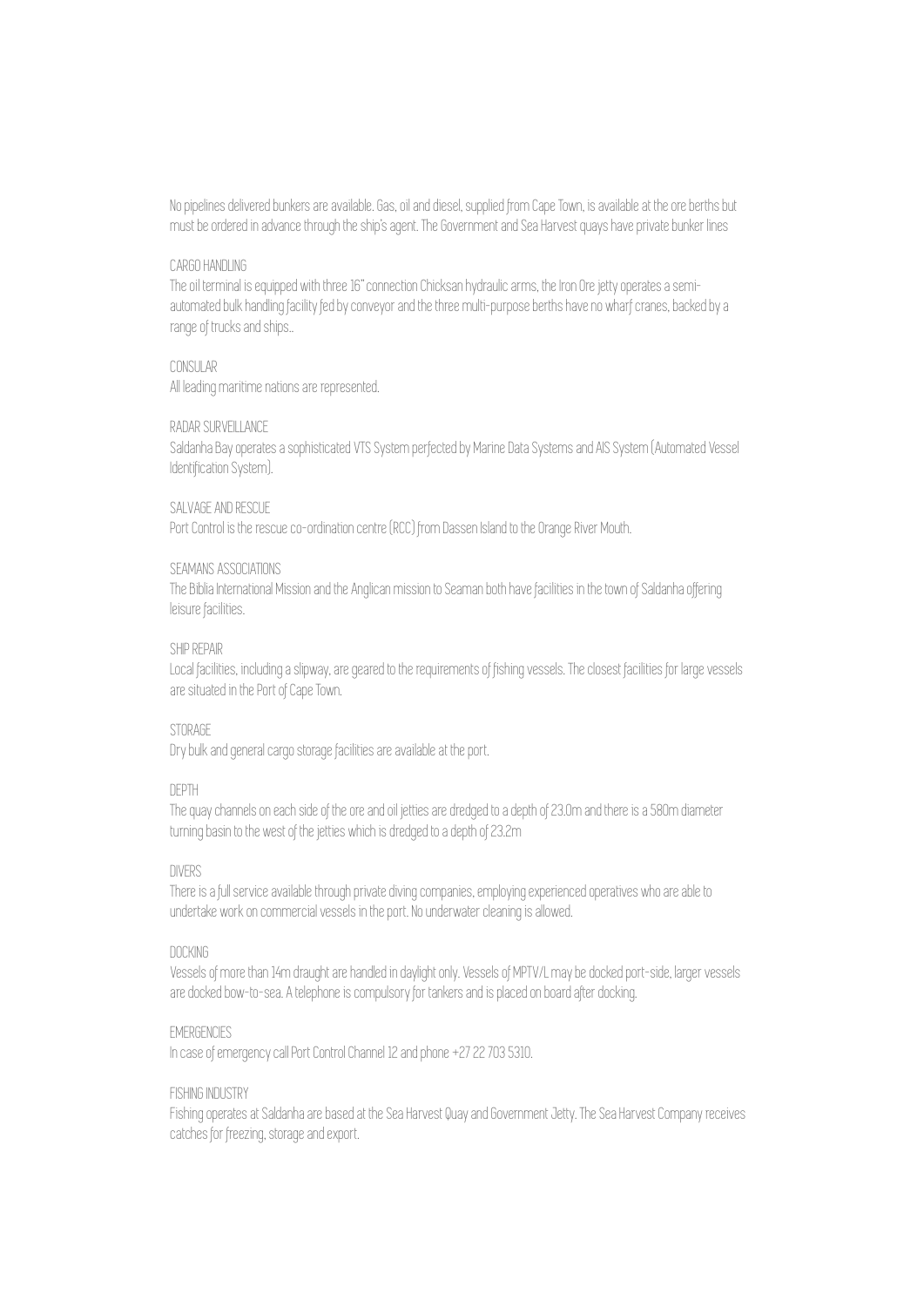## FRESH WATER

Supplies available by pipeline at all principle quays and berths.

## HAZARDOUS CARGO

A certified chemist boards all tankers on arrival to check its insert gas system, and confirm that arriving cargo is fully inserted

## FIRE FIGHTING

Port tugs are fitted with firefighting and salvage equipment. A fire protection service is provided for firefighting and related services and a tanker watch is provided by the port authority.

## HOURS OF BUSINESS

The Port of Saldanha Bay is open 24 hours, 365 days of the year for handling of ore vessels, general cargo vessels and tankers.

- · Tankers and vessels of more than 14m draught are only berth during daylight
- · Ore vessels are worked 24-hour and
- · Tankers discharge and backload during daylight, until finished
- · Vessels over 300m in length are handled during daylight hours only.

## TIDE

The tide fall at Saldanha Bay ranges as per tide tables, average 1.8meters at 6 hourly intervals.

## TIME

Local time is GMT plus two hours.

## TRANSPORTATION

Road and rail transport links connect Saldanha with Cape Town.

## TUGS

Tugs attendance is compulsory for all vessels or leaving the port. The port operates a fleet of four modern tugs. Each with a bollard pull of 42 tonnes. All are fitted with firefighting and salvage equipment. Vessels of more than 19m draught require four tugs

# WASTE DENSITY

The average sea water density in the harbor is 1.025g/cm<sup>2</sup>.

## **WFATHER**

The Port of Saldanha operates under open sea conditions, with wind and swells as factors always to be considered. In the winter the prevailing winds are from the north west, in the summer months morning southeaster swing to south west.

## INFORMATION

Weather reports call Port control on Channel 12.

## LARGEST VESSEL

Vessels with a maximum draught of 20.5m can be accommodated, with the Harbour Master's permission for draughts up to 21.5m for sailing (tidal) in ideal conditions.

## LEISURE CRAFT